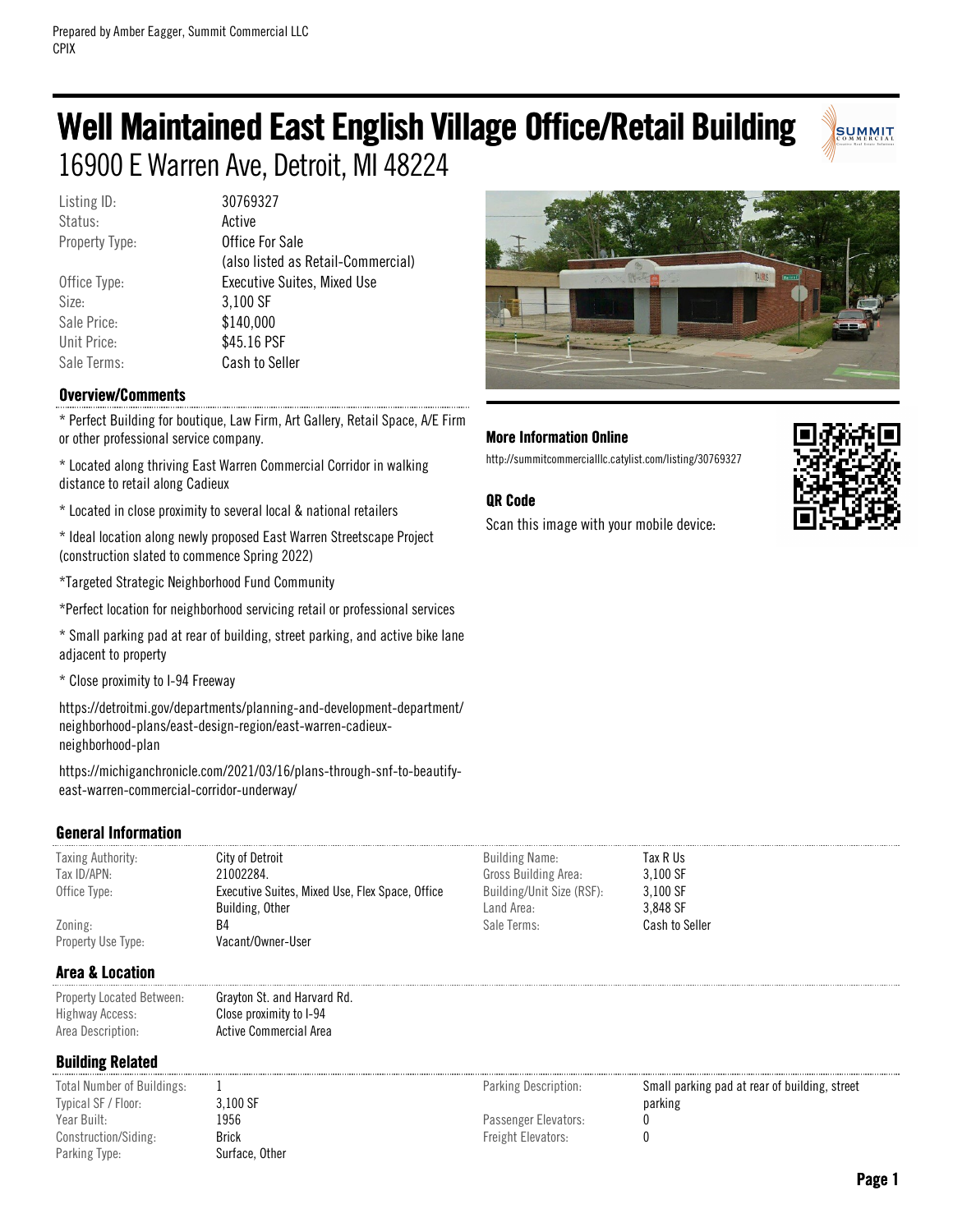Prepared by Amber Eagger, Summit Commercial LLC CPIX



### Property Images





16900EWarrenAerial2



16900EWarrenAerial

Page 2